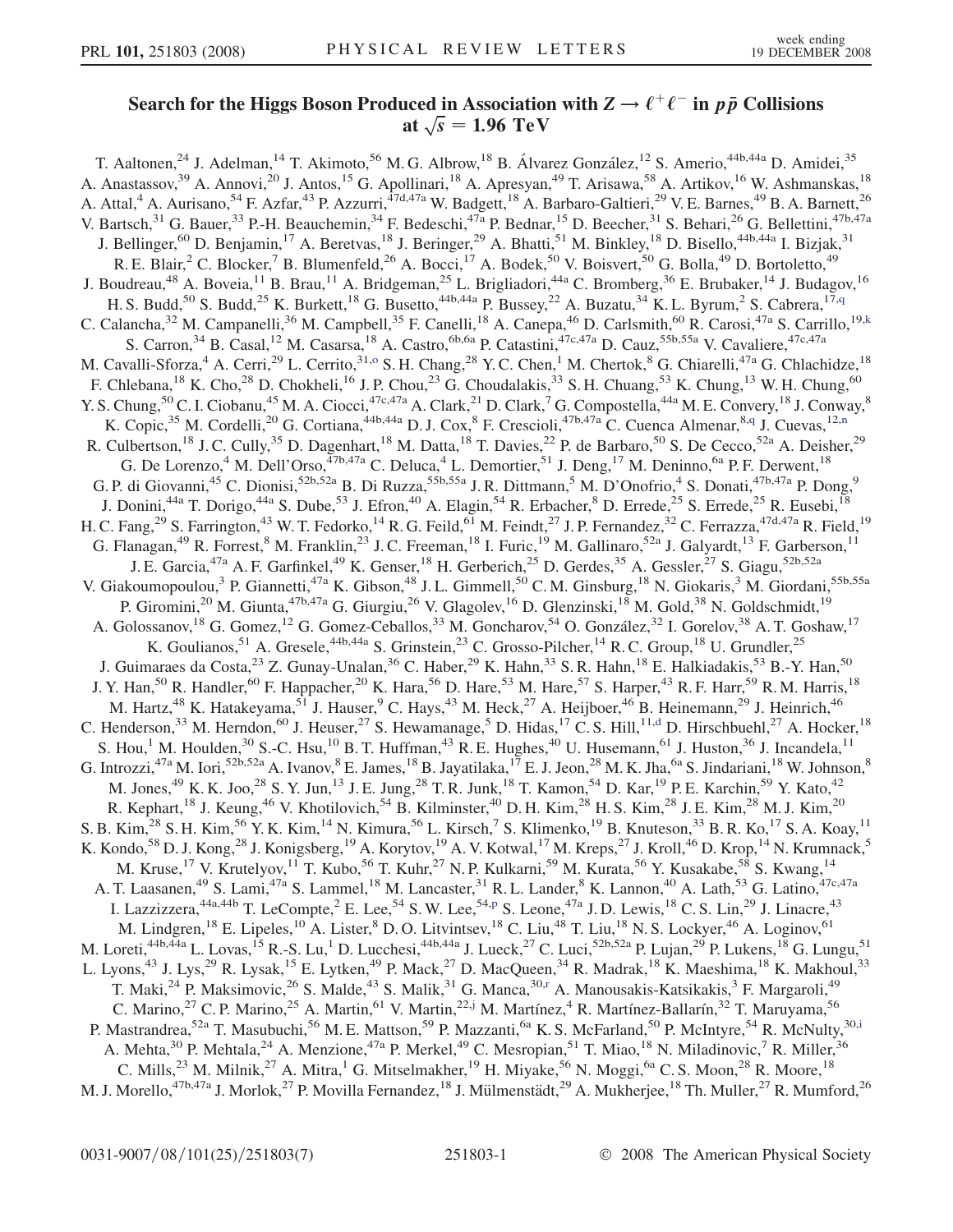<span id="page-1-0"></span>P. Murat,<sup>18</sup> M. Mussini,<sup>6b,6a</sup> J. Nachtman,<sup>18</sup> Y. Nagai,<sup>56</sup> A. Nagano,<sup>56</sup> J. Naganoma,<sup>58</sup> K. Nakamura,<sup>56</sup> I. Nakano,<sup>41</sup> A. Napier,<sup>57</sup> V. Necula,<sup>17</sup> C. Neu,<sup>46</sup> M. S. Neubauer,<sup>25</sup> J. Nielsen,<sup>29,[f](#page-5-0)</sup> L. Nodulman,<sup>2</sup> M. Norman,<sup>10</sup> O. Norniella,<sup>25</sup> E. Nurse,  $31$  L. Oakes,  $43$  S. H. Oh,  $17$  Y. D. Oh,  $28$  I. Oksuzian,  $19$  T. Okusawa,  $42$  R. Orava,  $24$  K. Osterberg,  $24$ S. Pagan Griso,<sup>44b,44a</sup> C. Pagliarone,<sup>47a</sup> E. Palencia,<sup>18</sup> V. Papadimitriou,<sup>18</sup> A. Papaikonomou,<sup>27</sup> A. A. Paramonov,<sup>14</sup> B. Parks,<sup>40</sup> S. Pashapour,<sup>34</sup> J. Patrick,<sup>18</sup> G. Pauletta,<sup>55b,55a</sup> M. Paulini,<sup>13</sup> C. Paus,<sup>33</sup> D. E. Pellett,<sup>8</sup> A. Penzo,<sup>55a</sup> T. J. Phillips,<sup>17</sup> G. Piacentino,<sup>47a</sup> E. Pianori,<sup>46</sup> L. Pinera,<sup>19</sup> K. Pitts,<sup>25</sup> C. Plager,<sup>9</sup> L. Pondrom,<sup>60</sup> O. Poukhov,<sup>16[,a](#page-5-0)</sup> N. Pounder,<sup>43</sup> F. Prakoshyn,<sup>16</sup> A. Pronko,<sup>18</sup> J. Proudfoot,<sup>2</sup> F. Ptohos,<sup>18[,h](#page-5-0)</sup> E. Pueschel,<sup>13</sup> G. Punzi,<sup>47b,47a</sup> J. Pursley,<sup>60</sup> J. Ra[d](#page-5-0)emacker,<sup>43,d</sup> A. Rahaman,<sup>48</sup> V. Ramakrishnan,<sup>60</sup> N. Ranjan,<sup>49</sup> I. Redondo,<sup>32</sup> B. Reisert,<sup>18</sup> V. Rekovic,<sup>38</sup> P. Renton,<sup>43</sup> M. Rescigno,<sup>52a</sup> S. Richter,<sup>27</sup> F. Rimondi,<sup>6b,6a</sup> L. Ristori,<sup>47a</sup> A. Robson,<sup>22</sup> T. Rodrigo,<sup>12</sup> T. Rodriguez,<sup>46</sup> E. Rogers,<sup>25</sup> S. Rolli,<sup>57</sup> R. Roser,<sup>18</sup> M. Rossi,<sup>55a</sup> R. Rossin,<sup>11</sup> P. Roy,<sup>34</sup> A. Ruiz,<sup>12</sup> J. Russ,<sup>13</sup> V. Rusu,<sup>18</sup> H. Saarikko,<sup>24</sup> A. Safonov,<sup>54</sup> W. K. Sakumoto,<sup>50</sup> O. Saltó,<sup>4</sup> L. Santi,<sup>55b,55a</sup> S. Sarkar,<sup>52b,52a</sup> L. Sartori,<sup>47a</sup> K. Sato,<sup>18</sup> A. Savoy-Navarro,<sup>45</sup> T. Scheidle,<sup>27</sup> P. Schlabach,<sup>18</sup> A. Schmidt,<sup>27</sup> E. E. Schmidt,<sup>18</sup> M. A. Schmidt,<sup>14</sup> M. P. Schmidt,<sup>61[,a](#page-5-0)</sup> M. Schmitt,<sup>39</sup> T. Schwarz,<sup>8</sup> L. Scodellaro,<sup>12</sup> A. L. Scott,<sup>11</sup> A. Scribano,<sup>47c,47a</sup> F. Scuri,<sup>47a</sup> A. Sedov,<sup>49</sup> S. Seidel,<sup>38</sup> Y. Seiya,<sup>42</sup> A. Semenov,<sup>16</sup> L. Sexton-Kennedy,<sup>18</sup> A. Sfyrla,<sup>21</sup> S. Z. Shalhout,<sup>59</sup> T. Shears,<sup>30</sup> P. F. Shepard,<sup>48</sup> D. Sher[m](#page-5-0)an,<sup>23</sup> M. Shimojima,<sup>56,m</sup> S. Shiraishi,<sup>14</sup> M. Shochet,<sup>14</sup> Y. Shon,<sup>60</sup> I. Shreyber,<sup>37</sup> A. Sidoti,<sup>47a</sup> P. Sinervo,<sup>34</sup> A. Sisakyan,<sup>16</sup> A. J. Slaughter,<sup>18</sup> J. Slaunwhite,<sup>40</sup> K. Sliwa,<sup>57</sup> J. R. Smith,<sup>8</sup> F. D. Snider,<sup>18</sup> R. Snihur,<sup>34</sup> A. Soha,<sup>8</sup> S. Somalwar,<sup>53</sup> V. Sorin,<sup>36</sup> J. Spalding,<sup>18</sup> T. Spreitzer,<sup>34</sup> P. Squillacioti,<sup>47c,47a</sup> M. Stanitzki,<sup>61</sup> R. St. Denis,<sup>22</sup> B. Stelzer,<sup>9</sup> O. Stelzer-Chilton,<sup>43</sup> D. Stentz,<sup>39</sup> J. Strologas,<sup>38</sup> D. Stuart,<sup>11</sup> J. S. Suh,<sup>28</sup> A. Sukhanov,<sup>19</sup> I. Suslov,<sup>16</sup> T. Suzuki,<sup>56</sup> A. Taffard,<sup>25[,e](#page-5-0)</sup> R. Takashima,<sup>41</sup> Y. Takeuchi,<sup>56</sup> R. Tanaka,<sup>41</sup> M. Tecchio,<sup>35</sup> P. K. Teng,<sup>1</sup> K. Terashi,<sup>51</sup> J. Thom,<sup>18[,g](#page-5-0)</sup> A. S. Thompson,<sup>22</sup> G. A. Thompson,<sup>25</sup> E. Thomson,<sup>46</sup> P. Tipton,<sup>61</sup> V. Tiwari,<sup>13</sup> S. Tkaczyk,<sup>18</sup> D. Toback,<sup>54</sup> S. Tokar,<sup>15</sup> K. Tollefson,<sup>36</sup> T. Tomura,<sup>56</sup> D. Tonelli,<sup>18</sup> S. Torre,<sup>20</sup> D. Torretta,<sup>18</sup> P. Totaro,<sup>55b,55a</sup> S. Tourneur,<sup>45</sup> Y. Tu,<sup>46</sup> N. Turini,<sup>47c,47a</sup> F. Ukegawa,<sup>56</sup> S. Vallecorsa,<sup>21</sup> N. van Remortel,<sup>24,[b](#page-5-0)</sup> A. Varganov,<sup>35</sup> E. Vataga,<sup>47d,47a</sup> F. Vázquez,<sup>19[,k](#page-5-0)</sup> G. Velev,<sup>18</sup> C. Vellidis,<sup>3</sup> V. Veszpremi,<sup>49</sup> M. Vidal,<sup>32</sup> R. Vidal,<su[p](#page-6-0)>18</sup> I. Vila,<sup>12</sup> R. Vilar,<sup>12</sup> T. Vine,<sup>31</sup> M. Vogel,<sup>38</sup> I. Volobouev,<sup>29,p</sup> G. Volpi,<sup>47b,47a</sup> F. Würthwein,<sup>10</sup> P. Wagner,<sup>2</sup> R. G. Wagner,<sup>2</sup> R. L. Wagner,<sup>18</sup> J. Wagner-Kuhr,<sup>27</sup> W. Wagner,<sup>27</sup> T. Wakisaka,<sup>42</sup> R. Wallny,<sup>9</sup> S. M. Wang,<sup>1</sup> A. Warburton,<sup>34</sup> D. Waters,<sup>31</sup> M. Weinberger,<sup>54</sup> W. C. Wester III,<sup>18</sup> B. Whitehouse,<sup>57</sup> D. Whiteson,<sup>46[,e](#page-5-0)</sup> A. B. Wicklund,<sup>2</sup> E. Wicklund,<sup>18</sup> G. Williams, <sup>34</sup> H. H. Williams, <sup>46</sup> P. Wilson, <sup>18</sup> B. L. Winer, <sup>40</sup> P. Wittich, <sup>18,[g](#page-5-0)</sup> S. Wolbers, <sup>18</sup> C. Wolfe, <sup>14</sup> T. Wright, <sup>35</sup> X. Wu, <sup>21</sup> S. M. Wynne,<sup>30</sup> S. Xie,<sup>33</sup> A. Yagi[l](#page-5-0),<sup>10</sup> K. Yamamoto,<sup>42</sup> J. Yamaoka,<sup>53</sup> U.K. Yang,<sup>14,1</sup> Y.C. Yang,<sup>28</sup> W.M. Yao,<sup>29</sup> G.P. Yeh,<sup>18</sup> J. Yoh,<sup>18</sup> K. Yorita,<sup>14</sup> T. Yoshida,<sup>42</sup> G. B. Yu,<sup>50</sup> I. Yu,<sup>28</sup> S. S. Yu,<sup>18</sup> J. C. Yun,<sup>18</sup> L. Zanello,<sup>52b,52a</sup> A. Zanetti,<sup>55a</sup> I. Zaw,<sup>23</sup> X. Zhang,<sup>25</sup> Y. Zheng,<sup>9,[c](#page-5-0)</sup> and S. Zucchelli<sup>6b,6a</sup>

(CDF Collaboration)

<sup>1</sup>Institute of Physics, Academia Sinica, Taipei, Taiwan 11529, Republic of China<br><sup>2</sup>Argonna National Laboratory, Argonna Illinois 60430, USA

 $A$ rgonne National Laboratory, Argonne, Illinois 60439, USA<br> $3$ University of Athens, 157 71 Athens, Greece

<sup>5</sup> University of Athens, 157 71 Athens, Greece  $\frac{3}{4}$  University of Athens, 157 71 Athens, Greece

Institut de Fisica d'Altes Energies, Universitat Autonoma de Barcelona, E-08193, Bellaterra (Barcelona), Spain <sup>5</sup>

 $^{5}$ Baylor University, Waco, Texas 76798, USA<br><sup>6a</sup>Istituto Nazionale di Fisica Nucleare Bologna, I-40127 Bologna, Italy <sup>6b</sup>University of Bologna, I-40127 Bologna, Italy

 ${}^{7}$ Brandeis University, Waltham, Massachusetts 02254, USA

 ${}^{8}$ University of California, Davis, Davis, California 95616, USA

 $^{9}$ University of California, Los Angeles, Los Angeles, California 90024, USA

 $^{10}$ University of California, San Diego, La Jolla, California 92093, USA<br>  $^{11}$ University of California, Santa Barbara, Santa Barbara, California 93106, USA<br>  $^{12}$ Instituto de Fisica de Cantabria, CSIC-University of C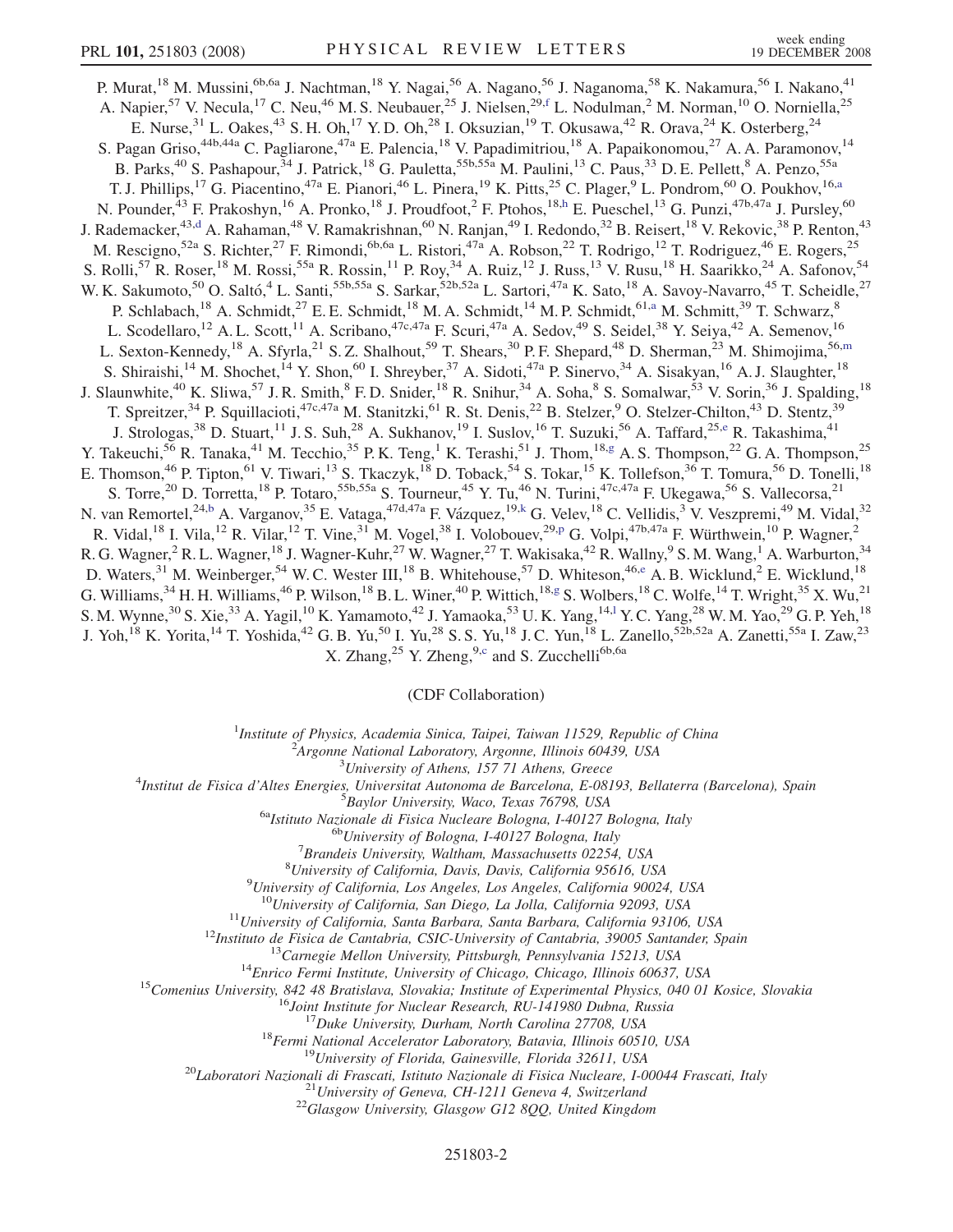<sup>23</sup>Harvard University, Cambridge, Massachusetts 02138, USA<br><sup>24</sup>Division of High Energy Physics, Department of Physics, University of Helsinki and Helsinki Institute of Physics,

FIN-00014, Helsinki, Finland<br><sup>25</sup>University of Illinois, Urbana, Illinois 61801, USA<br><sup>26</sup>The Johns Hopkins University, Baltimore, Maryland 21218, USA<br><sup>27</sup>Institut für Experimentelle Kernphysik, Universität Karlsruhe, 76128

Seoul National University, Seoul 151-742, Korea;

Sungkyunkwan University, Suwon 440-746, Korea;

Korea Institute of Science and Technology Information, Daejeon, 305-806, Korea;

<sup>29</sup>Ernest Orlando Lawrence Berkeley National Laboratory, Berkeley, California 94720, USA<br><sup>30</sup>University of Liverpool, Liverpool L69 7ZE, United Kingdom<br><sup>31</sup>University College London, London WCIE 6BT, United Kingdom<br><sup>32</sup>C

 $34$ Institute of Particle Physics: McGill University, Montréal, Canada H3A 2T8;

and University of Toronto, Toronto, Canada M5S 1A7<br><sup>35</sup>University of Michigan, Ann Arbor, Michigan 48109, USA<br><sup>36</sup>Michigan State University, East Lansing, Michigan 48824, USA<br><sup>37</sup>Institution for Theoretical and Experimenta

<sup>43</sup>University of Oxford, Oxford OX1 3RH, United Kingdom<br><sup>44a</sup>Istituto Nazionale di Fisica Nucleare, Sezione di Padova-Trento, I-35131 Padova, Italy<br><sup>44b</sup>University of Padova, I-35131 Padova, Italy<br><sup>45</sup>LPNHE, Universite P

<sup>47a</sup>Istituto Nazionale di Fisica Nucleare Pisa, I-56127 Pisa, Italy<br><sup>47b</sup>University of Pisa, I-56127 Pisa, Italy<br><sup>47c</sup>University of Siena, I-56127 Pisa, Italy<br><sup>47d</sup>Scuola Normale Superiore, I-56127 Pisa, Italy<br><sup>48</sup>Univer

<sup>49</sup>Purdue University, West Lafayette, Indiana 47907, USA<br><sup>50</sup>University of Rochester, Rochester, New York 14627, USA<br><sup>51</sup>The Rockefeller University, New York, New York 10021, USA<br><sup>52a</sup>Istituto Nazionale di Fisica Nuclear

 $^{60}$ University of Wisconsin, Madison, Wisconsin 53706, USA<br> $^{61}$ Yale University, New Haven, Connecticut 06520, USA

(Received 28 July 2008; published 16 December 2008)

We present a search for the Higgs boson in the process  $q\bar{q} \to ZH \to \ell^+ \ell^- b\bar{b}$ . The analysis uses an integrated luminosity of 1 fb<sup>-1</sup> of  $p\bar{p}$  collisions produced at  $\sqrt{s}$  = 1.96 TeV and accumulated by the upgraded Collider Detector at Fermilab (CDF II). We employ artificial neural networks both to correct jets mismeasured in the calorimeter and to distinguish the signal kinematic distributions from those of the background. We see no evidence for Higgs boson production, and set 95% C.L. upper limits on  $\sigma_{ZH}B(H \to b\bar{b})$ , ranging from 1.5 to 1.2 pb for a Higgs boson mass  $(m_H)$  of 110 to 150 GeV/ $c^2$ .

DOI: [10.1103/PhysRevLett.101.251803](http://dx.doi.org/10.1103/PhysRevLett.101.251803) PACS numbers: 14.80.Bn, 13.38.Dg, 13.85.Qk, 14.70.Hp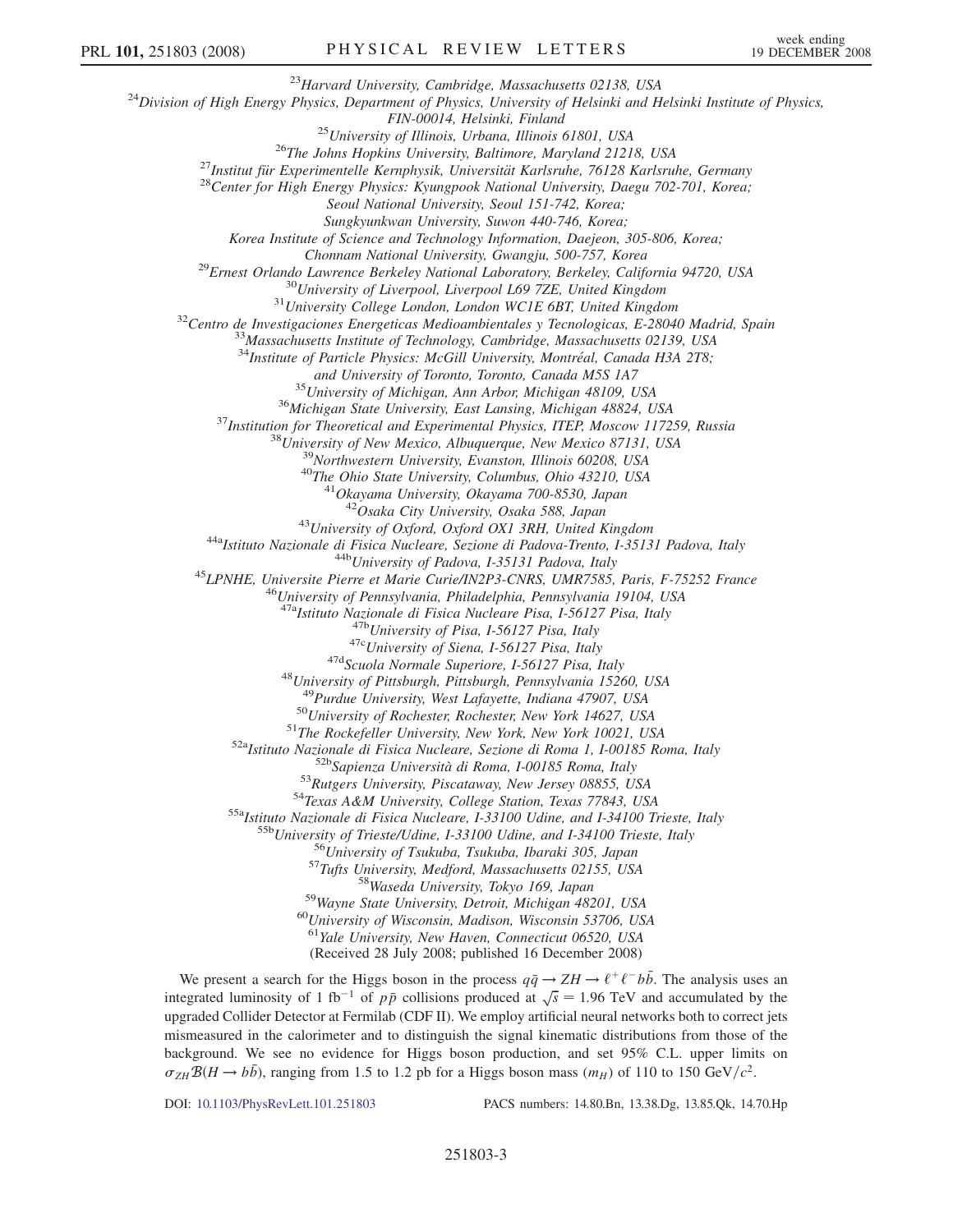The Higgs boson is the only particle predicted by the standard model (SM) of particle physics which has not yet been discovered. It is the physical manifestation of the mechanism which provides mass to fundamental particles [\[1,2](#page-6-0)]. Direct searches have excluded the SM Higgs boson for masses  $m_H < 114.4 \text{ GeV}/c^2$  at the 95% C.L. [\[3\]](#page-6-0). The Higgs boson mass is indirectly constrained from precise electroweak measurements to  $m_H = 76^{+33}_{-24}$  GeV/ $c^2$  [[4\]](#page-6-0). A number of extensions to the SM predict a SM-like Higgs boson; in particular, Ref. [\[5\]](#page-6-0) predicts a SM-like Higgs boson with 68% posterior probability to be between 115.4 and 120.4 GeV/ $c^2$ . Only the Tevatron collider experiments are currently capable of extending the limits on a Higgs boson for  $m_H > 114.4 \text{ GeV}/c^2$ .

This Letter presents the first CDF II search for a Higgs boson in the process  $p\bar{p} \to Z^* \to ZH \to \ell^+ \ell^- b\bar{b}$ , where  $\ell$ is *e* or  $\mu$ , with a data set of 1 fb<sup>-1</sup>, almost 3 times that of the previously reported analysis [[6\]](#page-6-0). CDF and D0 have previously presented Higgs boson searches in other decay modes [[7–13\]](#page-6-0).

CDF II [\[14\]](#page-6-0) is a general purpose detector. Its coordinate system and quantities used throughout this Letter are defined in Ref. [[15\]](#page-6-0). At its center is a cylindrical silicon detector which tracks charged particles from a radius of 1.35 to 29 cm for  $|\eta| \le 2$ . Around this is a cylindrical wire drift chamber which tracks charged particles from 43 to 132 cm for  $|\eta| \le 1.3$ . A superconducting solenoid surrounds the tracking volume providing a 1.4 T magnetic field for momenta measurements. Segmented electromagnetic and hadronic sampling calorimeters surrounding the solenoid measure energies of interacting particles with  $|\eta|$  < 3.6. A system of drift chambers and scintillation counters outside the calorimeters detect muon candidates for  $|\eta|$  < 1.5.

At the Tevatron the cross section for  $q\bar{q} \rightarrow Z^* \rightarrow ZH$ production for a Higgs boson with mass  $m_H =$ 115 GeV/ $c^2$  is 1.04 pb [[16](#page-6-0)], and the branching ratio  $\mathcal{B}(H \to b\bar{b})$  is 73% [\[17\]](#page-6-0). To identify candidate ZH events, we first search for Z candidates decaying to electron or muon pairs. The full selection criteria are described in Ref. [\[18\]](#page-6-0); the most salient features are described here. Events are collected using a trigger which identifies a primary electron (muon) with  $E_T > 18$  GeV ( $p_T >$ 18 GeV/c) within the central region  $|\eta|$  < 1.0. The requirements for the second electron are relaxed to  $E_T$ 10 GeV in the central region, and maintained at 18 GeV for electrons with  $1.0 < |\eta| < 2.4$ . The second muon must have  $p_T > 10 \text{ GeV}/c$ . Energy deposits from leptons must be isolated from other energy deposits within  $\Delta R < 0.4$ .

From the measured lepton energies and momenta, we reconstruct the invariant mass of the Z candidate and require it to be between 76 and 106 GeV/ $c^2$ . This requirement is 92% efficient for real ZH candidates, but helps remove non-Z backgrounds. We require oppositely charged leptons for muon pairs and for electron pairs when the second electron has  $|\eta|$  < 1.0 due to improved tracking efficiency in the central region.

Higgs candidates are then selected by requiring a jet with  $E_T > 25$  GeV and an additional jet with  $E_T >$ 15 GeV, both with  $|\eta|$  < 2.0. Jets are corrected for calorimeter response, multiple interactions, and energy loss in the uninstrumented detector regions [\[19\]](#page-6-0). To enhance signal significance, we implement an algorithm to identify the decay of a long-lived hadron containing a b quark by reconstructing a significantly displaced secondary vertex [\[20,21\]](#page-6-0). The efficiency is  $40\% - 50\%$  for b-quark jets and  $1\% - 3\%$  for u, d, s, or g [light parton (LP)] jets. We consider events in which one or both jets are ''tagged'' by this algorithm.

Backgrounds originating from  $W$ , Z, and  $t\bar{t}$  production are determined using leading order Monte Carlo (MC) calculations, normalized to next to leading order, followed by a detailed simulation of the CDF II detector. We model the  $Z + bb$ ,  $Z + c\bar{c}$ , and  $Z + LP$  processes by first producing the exact leading order multiparton final states with the ALPGEN [\[22\]](#page-6-0) MC program, and then using HERWIG [\[23](#page-6-0)] to model the hadronization and parton showering. In addition we use an inclusive PYTHIA [[24](#page-6-0)] Z MC sample to compare with the observed data and evaluate systematic uncertainties. We model  $ZZ$ ,  $ZW$ , and  $t\bar{t}$  background contributions using PYTHIA. A ''fake lepton'' background arises from jets being misidentified as leptons, and we estimate this contribution from observed data [[25](#page-6-0)]. The contribution from false tags of LP jets is evaluated from data by applying a parametrization of the false tagging rate to jets passing  $E<sub>T</sub>$ and  $\eta$  requirements [\[20,21\]](#page-6-0). The acceptance, with statistical uncertainties, of  $ZH \rightarrow \ell^+\ell^- b\bar{b}$  events is  $(10.8 \pm$ 0.1)% for  $m_H = 120 \text{ GeV}/c^2$  and is evaluated using the PYTHIA MC program followed by a detailed CDF II simulation for Higgs boson masses from 110 to 150 GeV/ $c^2$ .

Table I shows the expected background and signal contributions with systematic uncertainties in 1 fb<sup>-1</sup> of data compared to the number observed after dividing events

TABLE I. Expected and observed numbers of events in  $1$  fb<sup>-1</sup> for electron and muon decay modes combined, compared to the expected ZH signal for  $m_H = 120$  GeV/ $c^2$ .

| expected $E_{II}$ signal for $m_H$ and $E_0$ over $E_1$ . |                  |                 |  |
|-----------------------------------------------------------|------------------|-----------------|--|
| Sample                                                    | Single tagged    | Double tagged   |  |
| $Z + b\overline{b}$                                       | $35.1 \pm 14.6$  | $6.3 \pm 2.5$   |  |
| $Z + c\bar{c}$                                            | $21.8 \pm 8.5$   | $1.0 \pm 0.4$   |  |
| $Z + LP$                                                  | $32.3 \pm 5.5$   | $1.0 \pm 0.2$   |  |
| $t\bar{t}$                                                | $5.2 \pm 1.0$    | $2.8 \pm 0.6$   |  |
| ZZ.                                                       | $4.0 \pm 0.8$    | $1.3 \pm 0.3$   |  |
| ZW                                                        | $1.2 \pm 0.2$    | $0.04 \pm 0.01$ |  |
| $Non-Z$                                                   | $1.9 \pm 1.4$    | $0.2 \pm 0.2$   |  |
| Expected                                                  | $101.5 \pm 32.0$ | $12.7 \pm 4.1$  |  |
| Observed                                                  | 100              | 11              |  |
| ZΗ                                                        | 0.44             | 0.23            |  |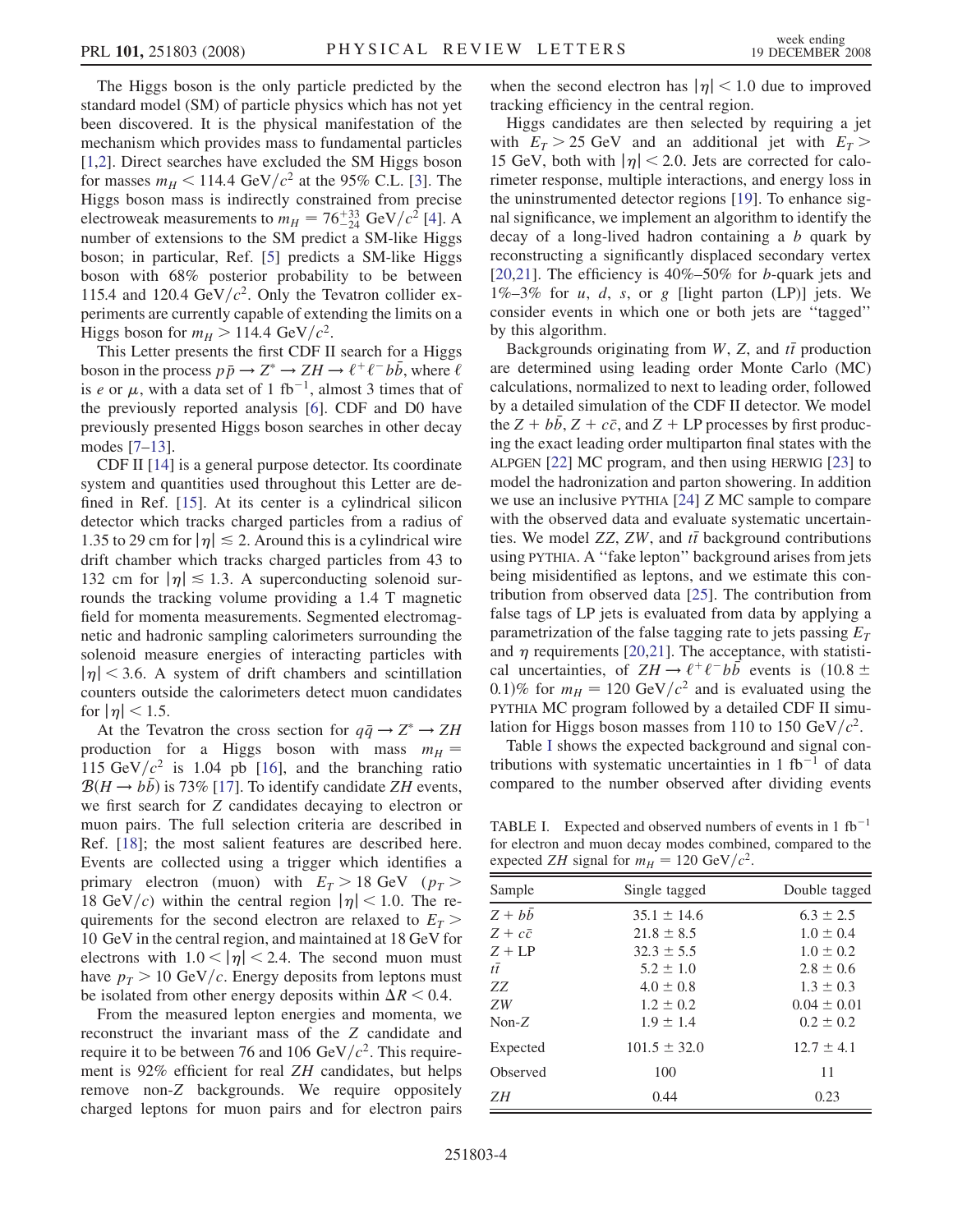<span id="page-4-0"></span>into those with only one  $b$  tag (single tagged), and those with exactly two  $b$  tags (double tagged). Electron decay modes account for 60% of the total expected and observed events.

The Z + jets system is only expected to have  $E_T$  due to jet mismeasurement, either from the limited calorimeter resolution, uninstrumented regions, or from the semileptonic decay of the jets. Therefore, we correct the jet energies using a multilayer perceptron artificial neural network (ANN) [[26](#page-6-0)] which uses the missing transverse energy  $\not{E}_T$  vector projected onto those of the jets in order to determine individual scale factors for each jet. The result is a dijet mass resolution improvement from 18% to 11% [\[18\]](#page-6-0) which improves *ZH* signal discrimination from the backgrounds.

To achieve a greater separation of signal and background we employ an additional ANN implemented with JETNET [\[27\]](#page-6-0) to distinguish the kinematics of the signal from those of the backgrounds. Our ANN configuration is 8 input variables, 17 hidden nodes, and 2 output nodes, such that the output distribution is 2D, with one axis separating ZH and  $Z + b\bar{b}$ , and the other axis separating  $t\bar{t}$  and  $ZH$ . The variables chosen, in order of importance for minimizing the classification error, are the scalar sum of the transverse energies of the jets and leptons composing the Higgs and Z candidates  $(H_T)$ ,  $\not{\!\mathcal{L}}_T$ , dijet mass,  $\Delta R$  between first jet and Z candidate,  $\Delta R$  between subleading jet and Z candidate,  $\Delta R$ between leading and subleading jets, sphericity, which is a measure of how isotropic the leptons and jets are, and  $\eta$  of the subleading jet. The most important distributions are shown in Fig. 1.

The uncertainty on the amount of  $Z + b\bar{b}$  and  $Z + c\bar{c}$ background is taken to be 40% [\[25\]](#page-6-0), and for the  $t\bar{t}$ , WZ, and ZZ [[28](#page-6-0),[29](#page-6-0)] it is 20%, including the uncertainties on the cross section and on the selection efficiencies of these processes and the top quark mass uncertainty. The uncertainty on the non-Z background is 50%. The uncertainty on the shape of the background is evaluated by comparing  $Z + b\bar{b}$  events between PYTHIA and ALPGEN. The signal



FIG. 1. Expected and observed distributions for the three most important inputs to the signal discriminating ANN shown after ANN jet corrections have been applied, for events with 1 b tag.



FIG. 2. Expected and observed distributions for the ANN discriminant projected onto the axis which discriminates  $Z +$ jets from ZH, after enriching signal by selecting the most signallike 25% of events as determined by the  $t\bar{t}$  vs ZH ANN output. The top plot is the ANN discriminant before *b*-tagging requirements, demonstrating two models for the  $Z +$  jets background normalized to data for shape comparison. The middle and lower plots are for single-tagged and double-tagged events, and are shown with a ZH signal at the level of the observed 95% C.L. upper limit for  $m_H = 120 \text{ GeV}/c^2$ .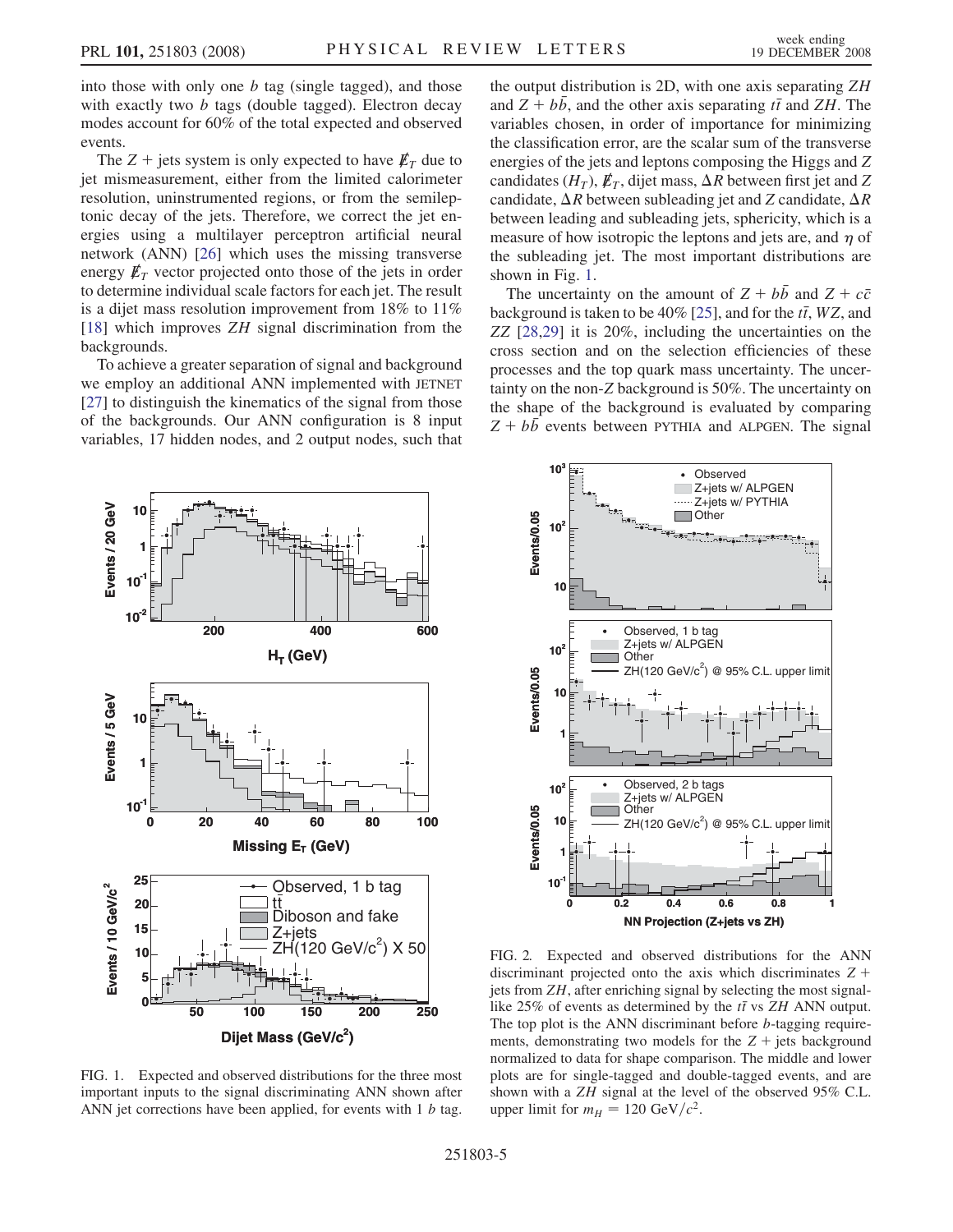<span id="page-5-0"></span>TABLE II. Upper limits at the 95% C.L. on the cross section of  $\sigma(ZH) \times \mathcal{B}(H \to b\bar{b})$ . Also shown is the expected and observed ratio of the limit compared to the SM cross section.

| $m_H$ GeV/ $c^2$ | Observed<br>[pb] | Observed<br>$\sigma/\sigma_{\rm SM}$ | Expected<br>$\sigma/\sigma_{\rm SM}$ |
|------------------|------------------|--------------------------------------|--------------------------------------|
| 110              | 1.5              | 15                                   | 15                                   |
| 115              | 1.4              | 17                                   | 16                                   |
| 120              | 1.2              | 19                                   | 19                                   |
| 130              | 1.2              | 30                                   | 28                                   |
| 140              | 1.2              | 65                                   | 55                                   |
| 150              | 1.2              | 160                                  | 140                                  |

shape uncertainty is evaluated by varying the amount of initial and final state QCD radiation [\[30\]](#page-6-0), and by changing the parton distribution functions using the 40 eigenvectors from CTEQ6 [[31\]](#page-6-0). We evaluate both rate and shape uncertainties for the signal and backgrounds by varying the jet energy scale within its uncertainties [\[19\]](#page-6-0). In addition, both signal and background estimates are affected by the trigger efficiency uncertainty (1%), and the luminosity measurement uncertainty  $(6\%)$  [[32](#page-6-0)]. The *b*-tagging efficiency has an uncertainty of 8% for b-quark jets, 16% for c-quark jets, and 13% for LP jets. In double-tagged events, the uncertainties are 16%, 32%, and 24%, respectively. These values are updates obtained from the procedure found in Ref. [[20\]](#page-6-0).

The projections of the 2D ANN signal discriminant are shown in Fig. [2.](#page-4-0) We analyze the binned 2D ANN discriminant distribution to test for a ZH signal in the presence of SM backgrounds using a Bayesian technique [[33](#page-6-0)] and marginalize over variations in the systematic uncertainties. The expected and observed upper limits at the 95% C.L. are shown in Table II. Expected limits are obtained by generating pseudoexperiments from the expected SM ANN shapes to calculate the median ZH contribution which could be excluded at the 95% level with no ZH signal present. Since backgrounds are smaller for doubletagged events, we analyze them separately from singletagged events, resulting in a 20% improvement in the expected limits.

The dominant systematic uncertainty is the  $b$ -quark identification efficiency which accounts for 12% of the total 14% increase in the expected limit due to systematic uncertainties.

In summary, we have extended the limits for a Higgs boson decaying to  $b\bar{b}$  produced in association with a Z boson. This is the first Tevatron run II search for a Higgs boson to use a multivariate approach to separate signal and background kinematics, and results in a significant improvement in Higgs sensitivity over previous analyses in this decay mode [[6\]](#page-6-0). The observed event kinematics and ANN signal discriminants show no significant excess above SM predictions. The improvement in limits using our approach of two ANNs is a factor of 1.8 compared to a fit of the uncorrected dijet mass distribution alone. This

result finds the best limit on standard model Higgs production in the most favored Higgs boson mass range of less than 125 GeV/ $c^2$  that was achieved with 1 fb<sup>-1</sup> of data as in Ref. [[18](#page-6-0)]. Full sensitivity for this mass range will be achieved by combining this analysis with other CDF and D0 Higgs search channels and the combined Tevatron data set.

We thank the Fermilab staff and the technical staffs of the participating institutions for their vital contributions. This work was supported by the U.S. Department of Energy and National Science Foundation; the Italian Istituto Nazionale di Fisica Nucleare; the Ministry of Education, Culture, Sports, Science and Technology of Japan; the Natural Sciences and Engineering Research Council of Canada; the National Science Council of the Republic of China; the Swiss National Science Foundation; the A. P. Sloan Foundation; the Bundesministerium für Bildung und Forschung, Germany; the Korean Science and Engineering Foundation and the Korean Research Foundation; the Science and Technology Facilities Council and the Royal Society, U.K.; the Institut National de Physique Nucleaire et Physique des Particules/CNRS; the Russian Foundation for Basic Research; the Ministerio de Educación y Ciencia and Programa Consolider-Ingenio 2010, Spain; the Slovak R&D Agency; and the Academy of Finland.

[a](#page-1-0) Deceased.

- <sup>[b](#page-1-0)</sup>Visitor from Universiteit Antwerpen, B-2610 Antwerp, Belgium.
- [c](#page-1-0) Visitor from Chinese Academy of Sciences, Beijing 100864, China.
- [d](#page-0-0) Visitor from University of Bristol, Bristol BS8 1TL, United Kingdom.
- [e](#page-1-0) Visitor from University of California Irvine, Irvine, CA 92697, USA.
- [f](#page-1-0) Visitor from University of California Santa Cruz, Santa Cruz, CA 95064, USA.
- [g](#page-1-0) Visitor from Cornell University, Ithaca, NY 14853, USA. <sup>[h](#page-1-0)</sup>Visitor from University of Cyprus, Nicosia CY-1678, Cyprus.
- <sup>[i](#page-0-0)</sup>Visitor from University College Dublin, Dublin 4, Ireland. <sup>[j](#page-0-0)</sup>Visitor from University of Edinburgh, Edinburgh EH9 3JZ, United Kingdom.
- [k](#page-0-0) Visitor from Universidad Iberoamericana, Mexico D.F., Mexico.
- <sup>1</sup>Visitor from University of Manchester, Manchester M13 9PL, England.
- [mV](#page-1-0)isitor from Nagasaki Institute of Applied Science, Nagasaki, Japan.
- [n](#page-0-0) Visitor from University de Oviedo, E-33007 Oviedo, Spain.
- <sup>[o](#page-0-0)</sup>Visitor from Queen Mary, University of London, London, E1 4NS, England.